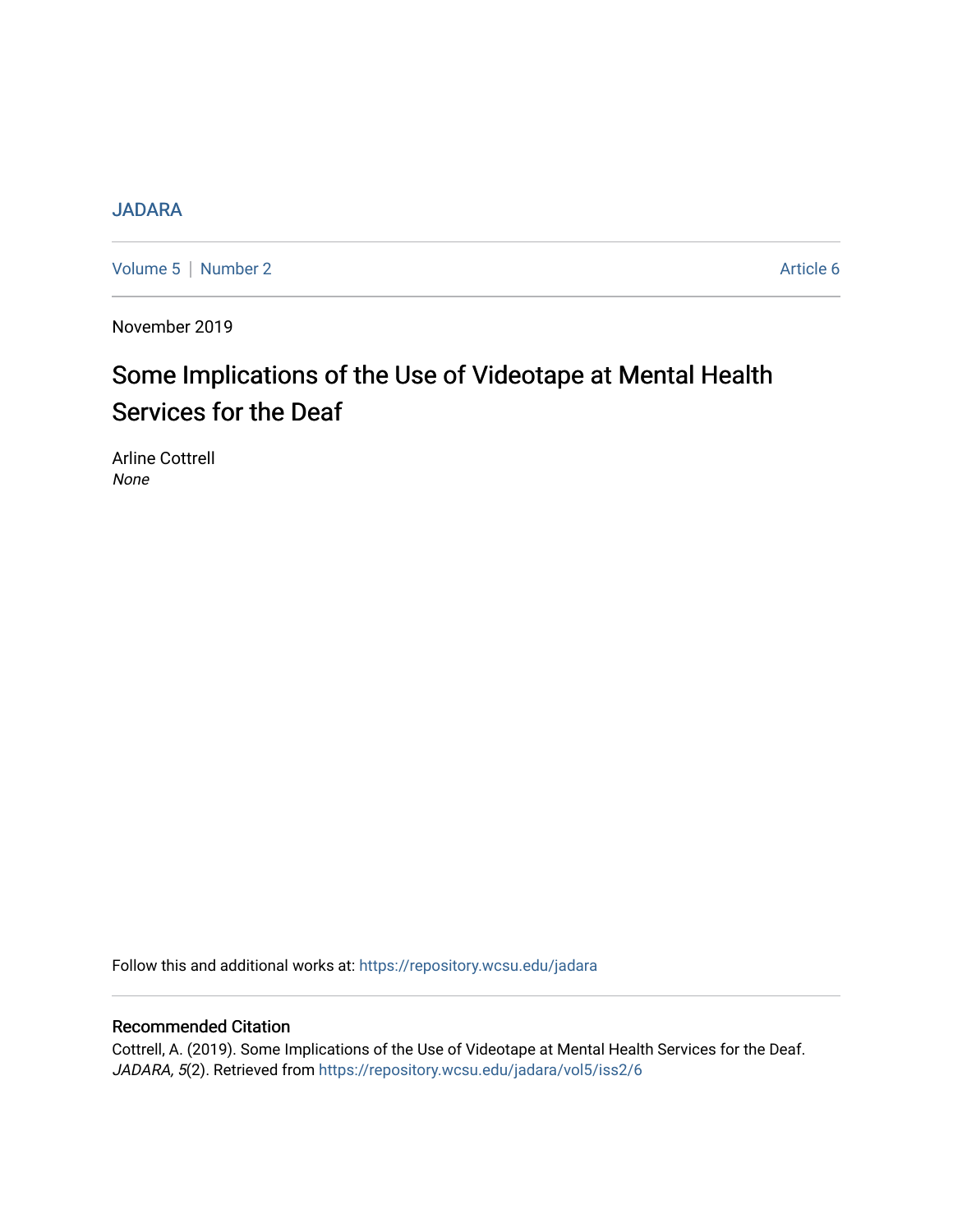# SOME IMPLICATIONS OF THE USE OF VIDEOTAPE AT MENTAL HEALTH SERVICES FOR THE DEAF

# Arline Cottrell

The use of videotape has been an integral part of the research, therapy and consultation at Mental Health Services for the Deaf. When we first acquired the equipment, we were among the few groups at Langley Porter Neuropsychiatric Institute to use videotape techniques. Our use of videotape grew out of the need of each of the several facets of our project. Perhaps the most out standing result was that videotape became far more than a recording instrument; it was a positive agent for change in the psychotherapeutic process and an effective communication tool for conveying our research results.

## Research

In our research study of 40 deaf children and 20 hearing control subjects, we wanted some way of measuring mother-child in teraction. Researchers in the field tried making written recordings of their observations of mother and child in the home. These written observations were useful descriptions, but did not allow for reliable comparison involving multiple judges and standardized situations. To meet these problems a scenario was designed requiring the videotaping of each mother-child pair in our office studio. This scenario consisted of a twenty-five minutes, loosely structured format in which mother and child were asked to play with some toys, complete a few tasks, and have refreshments. The observer, gathering and recording data through the use of videotape, is the cameraman. Standardization of his recording techniques is just as important as that of the scenario format. How sensitively he ob serves and tapes the interaction certainly affects what the in-

Miss Cottrell is a-Research Assistant at the Langley Porter Neuropsychiatric Institute, San Francisco, California.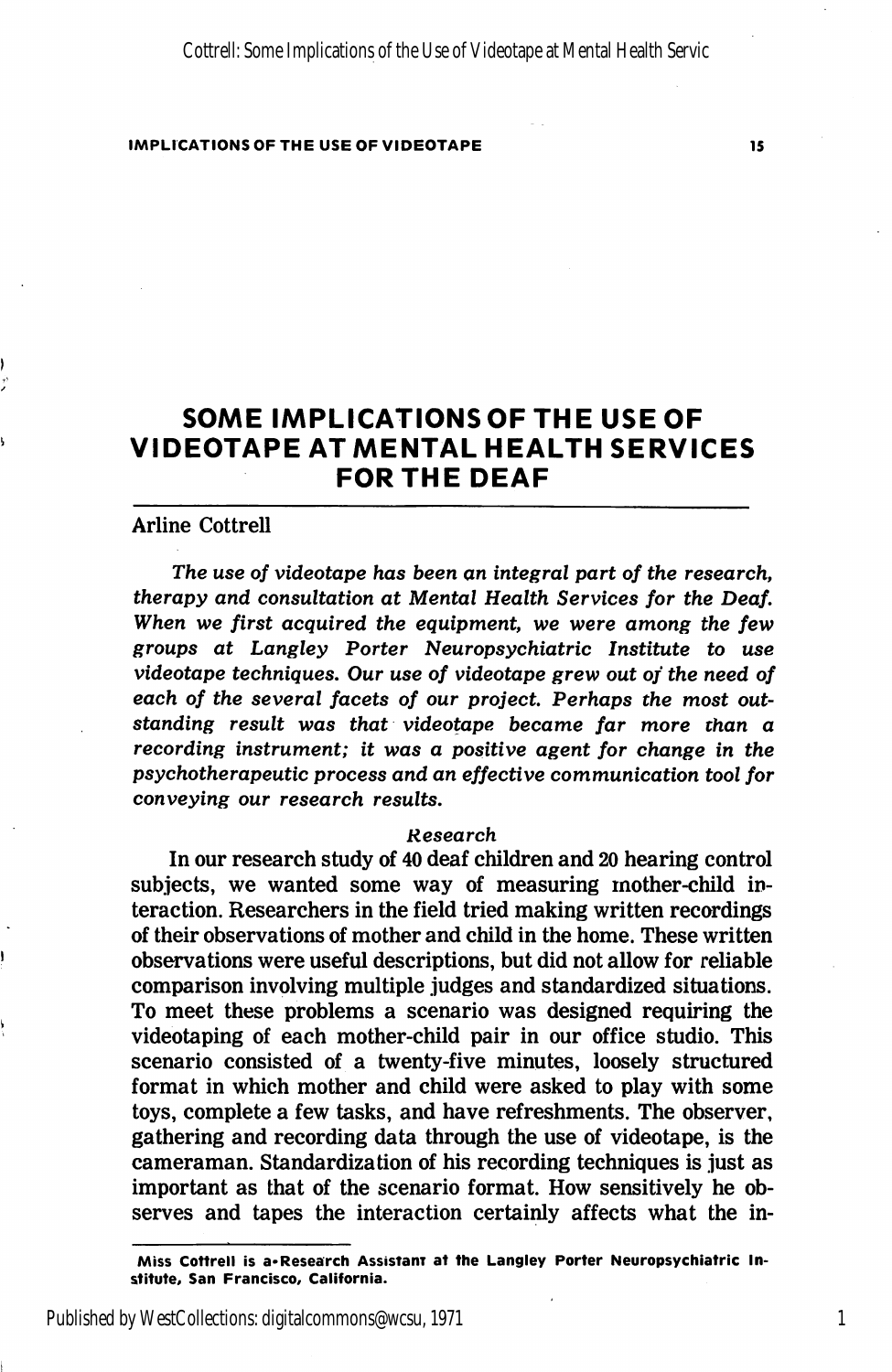dependent observer watching the finished tape will see. The use of the zoom lens was necessary to capture mother-child interaction at close range. Because of the number and types of rating decisions to be made later on, the camera clearly could not be left on "unat tended." In the next phase of this research, three independent judges rated the 60 scenarios on 30 different items and were asked to reach agreement on 24 of these, or 1440 items. The judges were able to play back any section of the videotape they wanted, to get a better look at any part of the interaction in order to confirm their ratings. In only 19 out of the 1440 items were the judges unable to reach a consensus. This permanent record of mother-child interaction represents an ideal framework for a longitudinal study and a rich source for further study. One additional study which is proceeding, is an interaction process analysis of the scenarios, using a modified version of Bales (1950) categories. A short composite tape of several examples of mother-child interaction was made and used for orienting the judges, working with consultants and professional visitors interested in the research.

In another research study, the language acquisition of deaf youngsters was recorded on videotape at regular intervals out in the field. We were able to record each child in his home environment as well as in other settings natural to each child and his family. The videotapes can be played back as many times as needed for analysis, a particularly helpful procedure in analyzing sign language because of the individual nuances of the young child learning language. Also, instant replay affords the family feedback on what is being recorded, which often gives the family new insights and helps maintain rapport in such personal, intensive studies. In one case the video feedback was extended to include other parents of deaf children and school personnel when we videotaped in one subject's classroom. This consisted of a composite tape of the child's language development over a period of five months. The same tape has been shown to project consultees who were able to see for themselves "first hand" our research findings. Another composite tape was made of "attention getting devices" used by a deaf mother with her deaf child at age eight months through 19 months. This tape represented one of the many foci relevant to the study of language acquisition of deaf children. These tapes were useful in staff collaboration as well.

## Psychotherapy

Another dimension of videotape usage developed in the course

2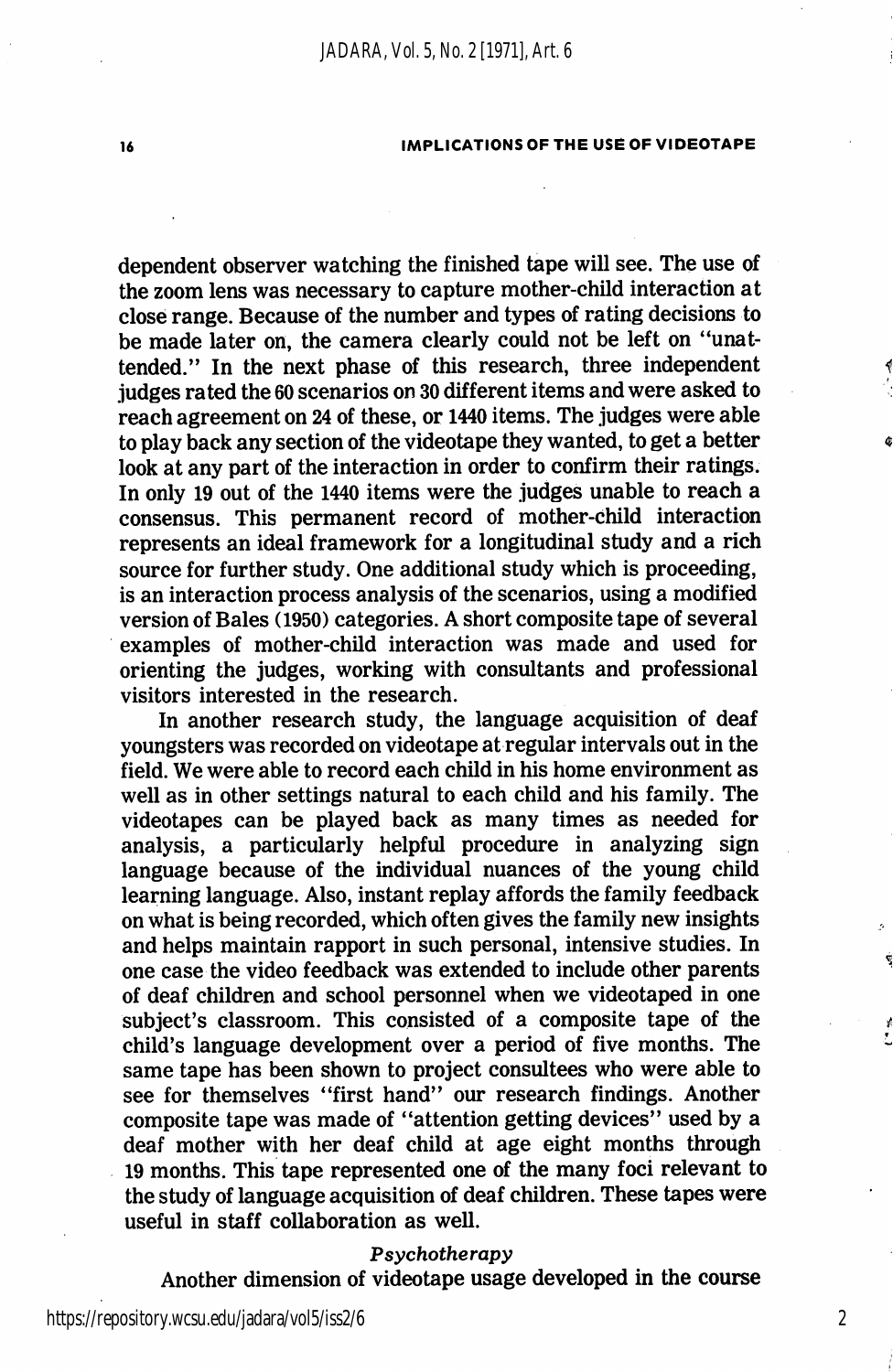of the Project's psychiatric services to deaf individuals and their families. Berger (1970) collected and reviewed the literature on the recent use of this medium in psychiatric services and in the training of psychotherapeutic personnel. He reported that the use of videotape techniques as a therapeutic tool in treatment "allows the development of greater awareness more rapidly and also enhances the patient's motivation to remember this awareness vividly . . ."  $(ibid. p. 168)$ . Berger found that learning in the psychotherapeutic process is only in part intellectual and that "Before behavior changes, there needs to be learning on the emotional level, the patient must be actively (emotionally) involved in the treatmentlearning process" (ibid. p. 57). The use of videotape, it was found, allows for that emotional involvement and the "Therapeutic impact is also made in a deeper and more effective manner through repeated opportunities to observe, perceive, and integrate the image or picture of self alone or in interaction with others over a period of time" {ibid, p. 120). Since our budget for videotaping was limited and primarily planned for research, the potential of such techniques in therapy was only briefly explored. Yet the results were promising enough to suggest that this is a very important area for further study. One such result was seen in the case of an eightyear-old deaf girl, J.

J. was referred by her school because of difficulties in relating to her teacher and classmates. Her parents were concerned because of J.'s sudden rages, and her preference for solitude and consequent lack of peer relationships. Although the child communicated through speech, she often used baby talk and her mother described communication as a laborious process requiring constant step by step repetition. Evn though J. had lipreading skills, she would withdraw before watching anyone long enough to find out what they were saying. During the fifth month of treatment a play therapy session with J. and her therapist was videotaped. Fingerspelling had just been introduced in J.'s class and her therapist thought this might be a good time for a videotaping so J. could see herself using fingerspelling. When the therapist and J. viewed the taped therapy session together, J. had a very dramatic and positive reaction. In the therapists' words, "There was more response from that child when she was watching herself on Tv than in any other thing she does in play therapy—and it wasn't narcissistic—

Published by WestCollections: digitalcommons@wcsu, 1971

Ì

3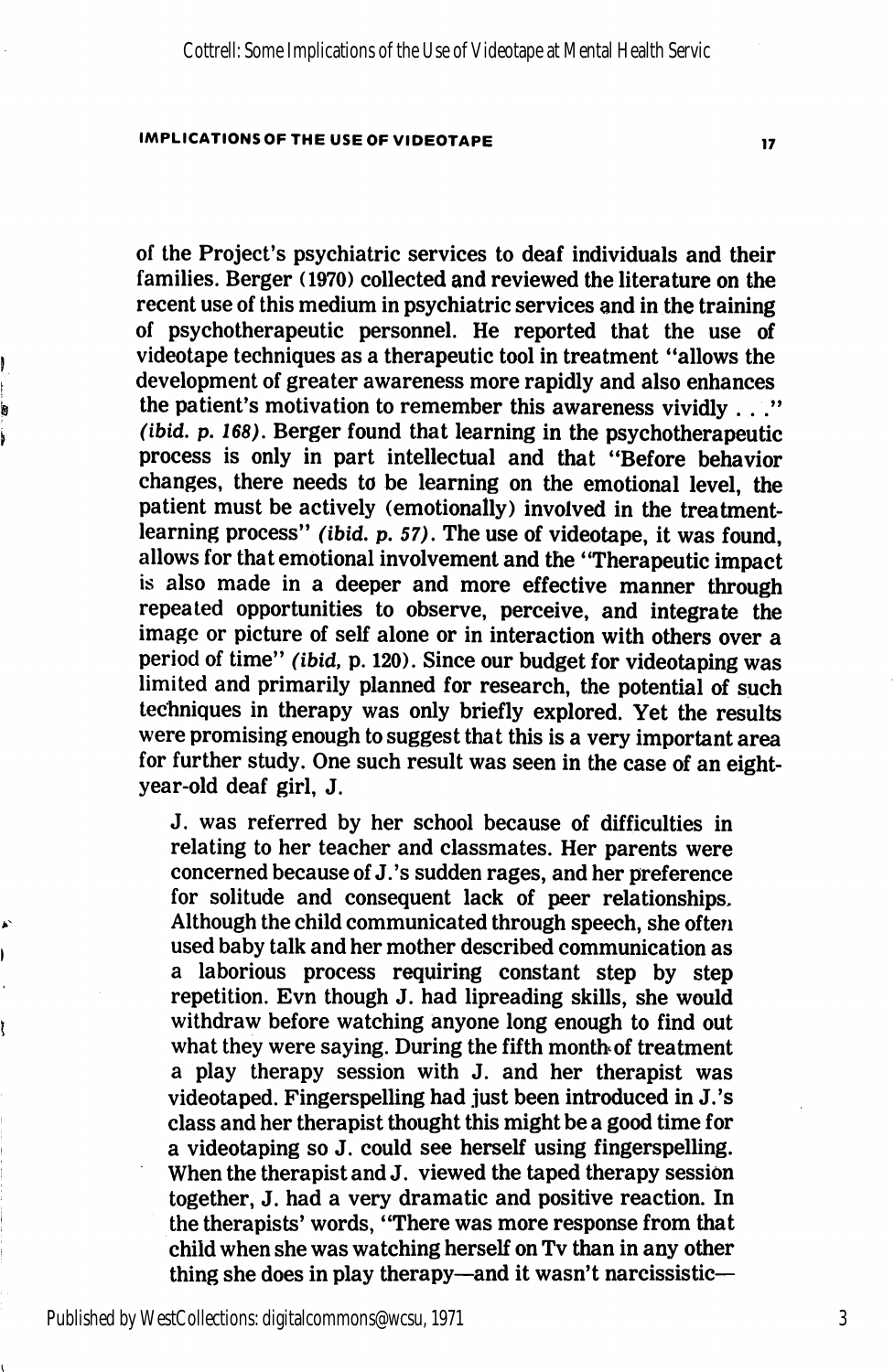she shared her pleasure with me by communicating with me more than she had ever done." Her parents reported that when J. went home after that session, she "exploded" into communication, by fingerspelling, signs, speech and writing. Watching herself on videotape seemed to be in strumental in breaking the communicative block.

Another example of the therapeutic use of videotape is in conjoint therapy.

A deaf boy, D., age 12, and his parents were referred by the school because of D.'s behavior problems. The therapist had a videotape made of the session with herself, D., and his father. Another videotape was made of herself, D., and his mother. Their therapist was able to view the tapes and analyze the communication between D. and each of his parents. Some very helpful insights emerged from these tapes. For example, the mother's style of communication was noted to be somewhat self-conscious with careful speech articulation. The therapist noted how this seemed to inhibit not only D.'s freedom of communicative style but her own as well. The tape with the father revealed a much more relaxed style, and D. had a much easier time un derstanding him although the father had always thought that he articulated very poorly. The therapist noticed that during the session with D.'s father, her own communicative style was more eclectic and relaxed as well.

In an example of conjoint therapy with a young deaf man and his parents, videotape feedback allowed the mother and father to notice their own behavior. The mother spontaneously commented that she introduced too much in the already strained com munication between the father and son. The father, who felt very little confidence in his ability to communicate with his recently deafened son, commented that he did a much better job than he had thought and was encouraged by what he saw.

In looking at a videotape record the therapist is enabled as an observer to view and review an interaction of which he himself was at the time an involved member. He has an opportunity to recapitulate what occurred and his reasons for responding as he did and can also notice process of which he was unaware at the time. He may observe more carefully the patient's body image, expressive motion, direction of communication, use of sound and space, facial expression (the camera catches asides as well as direct views), and

4

ė.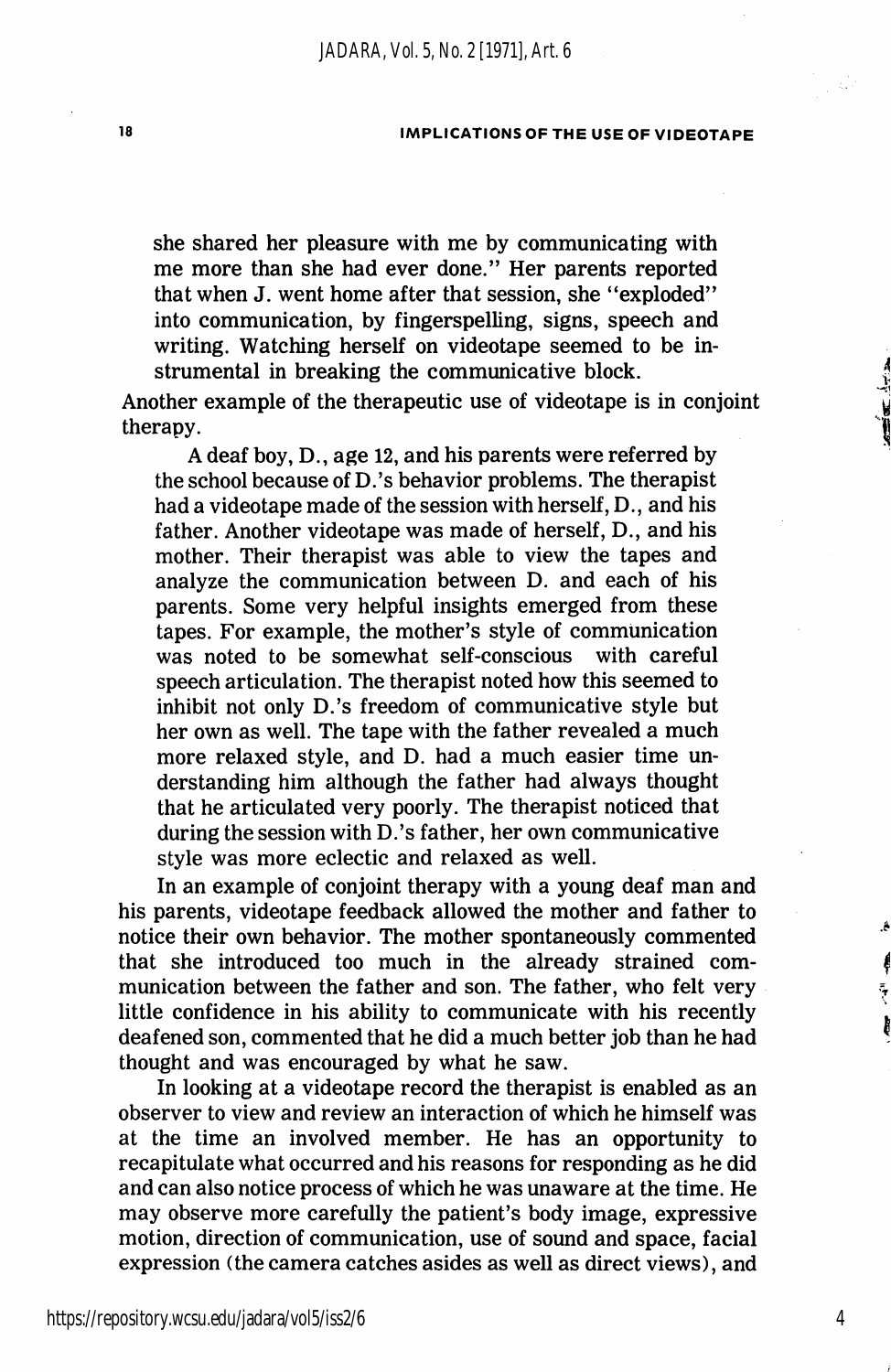#### IMPLICATIONS OF THE USE OF VIDEOTAPE 19 2022 19

the patterning of speech and play. Besides using videotape review for refining diagnostic understanding of the patient, the therapist may more closely look at himself. Sequential recordings on videotape provide for some tentative evaluation and for iden tification of crucial areas of improvement and of needed work. The patient also finds it helpful to be able to see his own progress recorded on videotape. Since deaf individuals rely so heavily upon visual feedback, the implications of the therapeutic value of videotape feedback should be particularly relevant both for deaf clients and for the professionals working with them.

## Consultation

Another ongoing part of our project has been consultation with schools, audiologists, medical students, doctors, nurses, child psychiatrists, probation workers, teachers of the deaf, parents of young deaf children and others. Berger, discussing the potential use of videotape points out the need to convey the burgeoning scientific and medical information economically and memorably to those who require it—"in the face of a decreasing availability of psychiatrists' and educators' time and the increasing needs of students and patients" (ibid, p. 252)). He goes on to stress that in disseminating mental health information, "... videotape is a highly personal medium for the individual viewer: it demands and obtains his participation. Videotape also communicates rapidly—with refined programming and editing an hour's worth of lectured information can be televised in 10 minutes and usually with improved un derstanding and retention by the audience" *(ibid, p. 254)*. We have produced demonstration videotapes which were composites of many hours of taping. These succinct, self-contained units have been shown to the many people with whom we consulted. Since our progress report tape encompassed all facets of our project, it was the most widely shown, to large and small groups. Furthermore, the standardized compatibility of the recent equipment permits these tapes to be viewed by anyone anywhere who has videotape equip ment.

Our most recently produced composite tape of our research in language acquisition by deaf children was submitted as an adjunct to the written report to our funding agency and shows the viewer exactly what our data looks like. The actual taped record of the research subject using speech and sign language, singing, playing, and laughing, is indeed "worth a thousand words." It conveys directly and holistically in context what we have analyzed. This